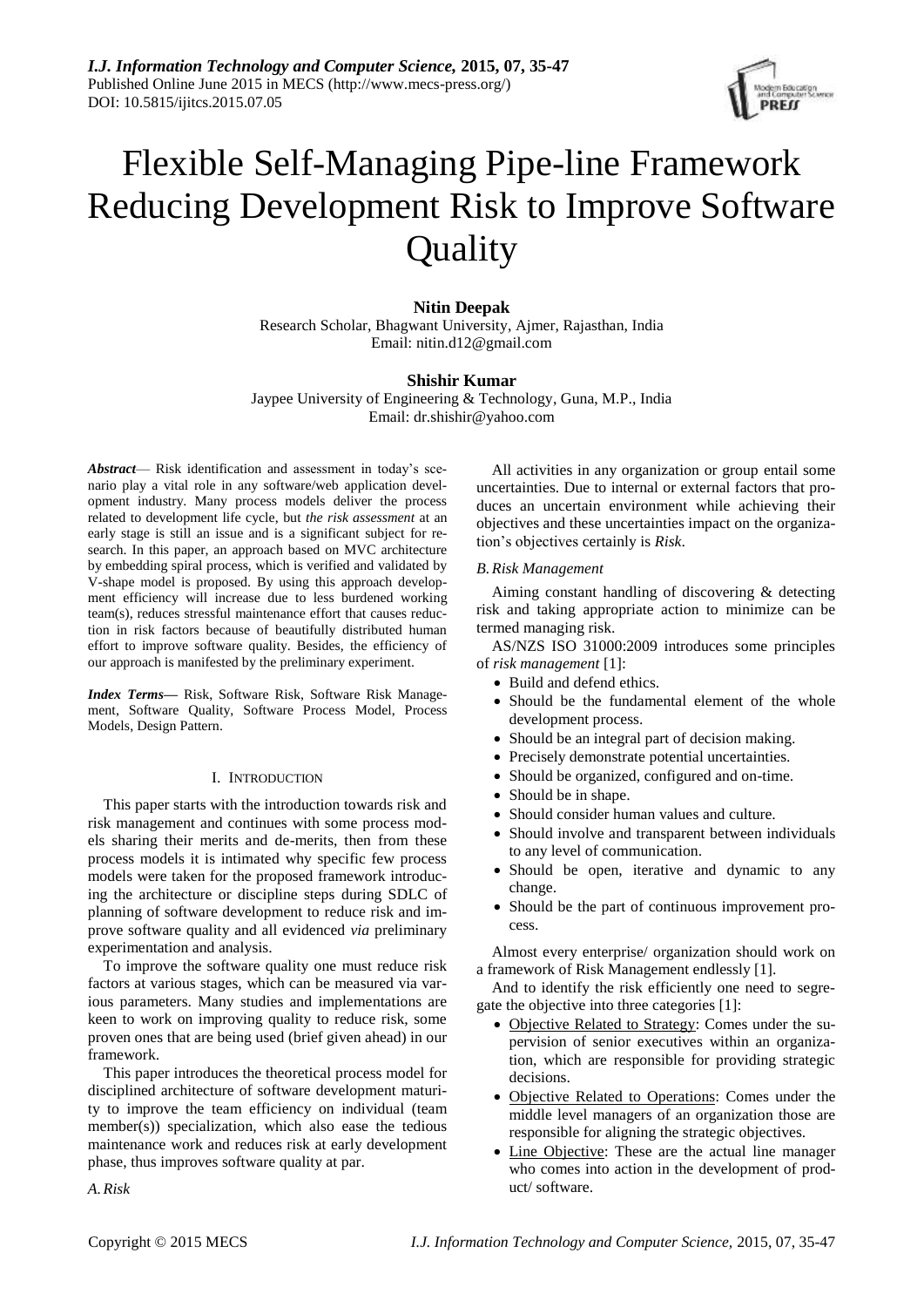## *C. Process Model*

Software process life cycle model is either a descriptive or prescriptive characterization of how software is or should be developed. A descriptive model describes the history of how a particular software system was developed. A prescriptive model prescribes how a new software system should be developed.

To make the team more disciplined and less confuse there will be need to put the schedule in black & white and create standards to move forward in meeting objectives efficiently [2].

Standards should be general to different types of software(s) having differences to the situations or requirements.

These general standards also termed as models or named process models to move ahead on the project efficiently and effectively. Any impasse is not in the show due to prior chosen process model as per the requirement, size or category of the project.

There are various process models like [2]: waterfall model, iterative model, incremental model, prototyping model, spiral model, V-shaped Model etc. with due discipline it enhances the capacity and capability of team.

#### Waterfall Model

A chronological development approach which emphasizes the flow towards the downwards direction through the phases of requirement analysis  $\rightarrow$  design  $\rightarrow$  implementation  $\rightarrow$  integration  $\rightarrow$  and maintenance.

This model **[Fig.1.]** accentuates planning at early phases and also anticipates not incorporating any changes in-between. Design is like flowing water in a downward direction so no chance of moving backward or upward.



Fig. 1. Waterfall Model

Steps included in the waterfall model detailed below:

1). Requirement & Analysis: Establishing the expectations for software and its functionality. Also analysis to be done for hidden, missed or incomplete requirement to make all specific and documented for further development & understanding, which should be un-doubtful at all levels.

2). Design: Framework should be the outcome of this stage/ phase, which defines the external interfaces and tools used in the project, can be determined by the designer.

3). Detailed Design: Analysis on design defined earlier and assesses the software components to be developed and prepare a specification for how each component is implemented.

4). Coding & Testing: Implements the detailed design specification and determines whether the software meets the specified requirements and finds any errors present in the code.

5). Deployment & Implementation: After surviving in all testing phases and levels software is deployed at client sites and instructs them to use as per requirement and finally implemented.

6). Maintenance: Modifications & enhancement is now the motive whenever required to make software more robust and efficient.

It has some merits, i.e. reinforces better discipline: define before design, design before code etc. and works well on matured products and in weak teams.

Some de-merits, i.e. unrealistic to expect entire requirements *very early in the project, difficult to integrate risk management, difficult to make changes to documents, "swimming up streams"*.

#### • Iterative Waterfall Model

The problems with the waterfall model, initiate the demand of new methods of developing systems, which is more flexible than the traditional waterfall model. In Iterative waterfall model development, the project can be developed in parts that results faster development and product can be seen earlier and as per the feedback the process can be repeated in newer versions [Fig.2.].

This modified version has the most attractive aspect is that it enables the phases to overlap when needed, unlike in a pure waterfall model where no overlapping was allowed.

It also has some benefits like *the work well with mature products and in weak teams* and *one more advantage is that it allows overlapping unlike the pure waterfall model*.

But still some de-merits as like no scope of the changing requirement, no customization and above all no risk management to improve quality.



Fig. 2. Iterative Waterfall Model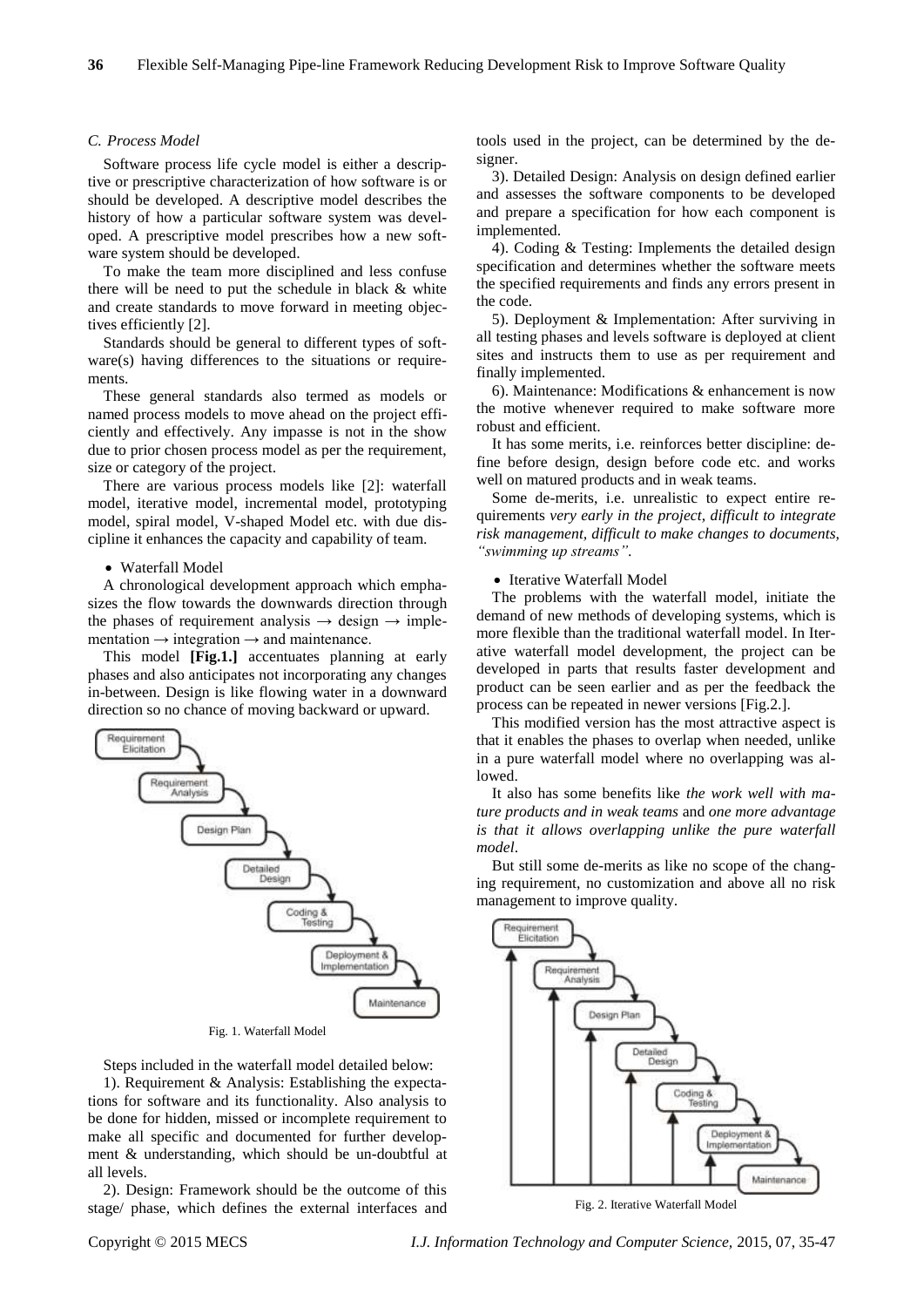## • Incremental Process Model

As the name suggests, incremental means builds are on an incremental basis and evolution of software comes with an every incremental build with some enhancement and modification as required [Fig.3.].

In this model requirements were set of priorities and develop the system in groups. Each release has some added on features than previous ones until all the components have been implemented [17].

It also has some benefits like: *generates working software quickly, more flexible, easier to test and debug because of less code/ modules at a time etc.*

*Very experienced team is needed for planning & design, the cost is high, involves rigidity in each phase of an iteration and change in requirement is almost not possible etc* are some drawbacks of this process model.



Fig. 3. Incremental Process Model

#### • Prototyping Process Model

Instead of cementing a requirement at early phase before design or implementation, this prototyping process model gives the opportunity to understand the requirement completely.

A prototype is a dummy implementation to understand the proposed system easily and client is also involved easily to make the prototype as good as needed [3].



Fig. 4. Prototyping Process Model

The major strength of prototyping is the involvement of the client in developing a prototype model of an actual product, which increases the quality of the product as the generated prototype is much nearer to the actual requirement of the client. Finally, after the acceptance of the prototype the development begins with the iterative process model.

Prototype modeling flavor enhances the capability of iterative process modeling.

• Spiral Process Model

Improvement in software/ design/ development/ process quality is an un-ending race since web/ software application comes into existence. In the step of improving software quality in software development life cycle phases Sir Barry Boehm introduces the Risk Assessment & a Management aspect in his spiral analysis [4].



Fig. 5. Spiral Process Model

A process model having radial dimension in shape named spiral model **[Fig.5.]** enhances SDLC by fusion of risk analysis at every phase in four divisions' *viz.*

- *Determining the objectives, alternatives and constraints and obtaining commitment*,
- *Identify & resolve risks by evaluating & identifying alternatives,*
- *Development & verification of the suggested alternative, and*
- *Design a plan to move ahead*.

These four divisions/ segregation helps in making development easy and risk-considerable at an early stage.

### V-shaped Process Model

For verification & validation activities V-shaped process model [Fig.6] is only the model to be used, which is more disciplined and rigid in approach. To use this model, there is a need to collect functional and non-functional requirements at earliest.

1). Verification phase of V-Model proceeds with the sequence of

- *a) Requirement analysis:* It includes collection of functional & non-functional requirements as per the need of the user*.*
- *b) Functional specification:* It specifies the entire above un-structured requirement collected informal document. And similarly testing team works out the system test plan.
- *c) High-level design:* Preparation of abstract design for the solution as per the specified requirement.
- *d) Detailed design/ program specification:* All the codes and module design completed along with all codes and algorithms.
- 2). Validation phase serializes the testing as below:
- *Unit testing:* It tests the detailed design and all the modules individually.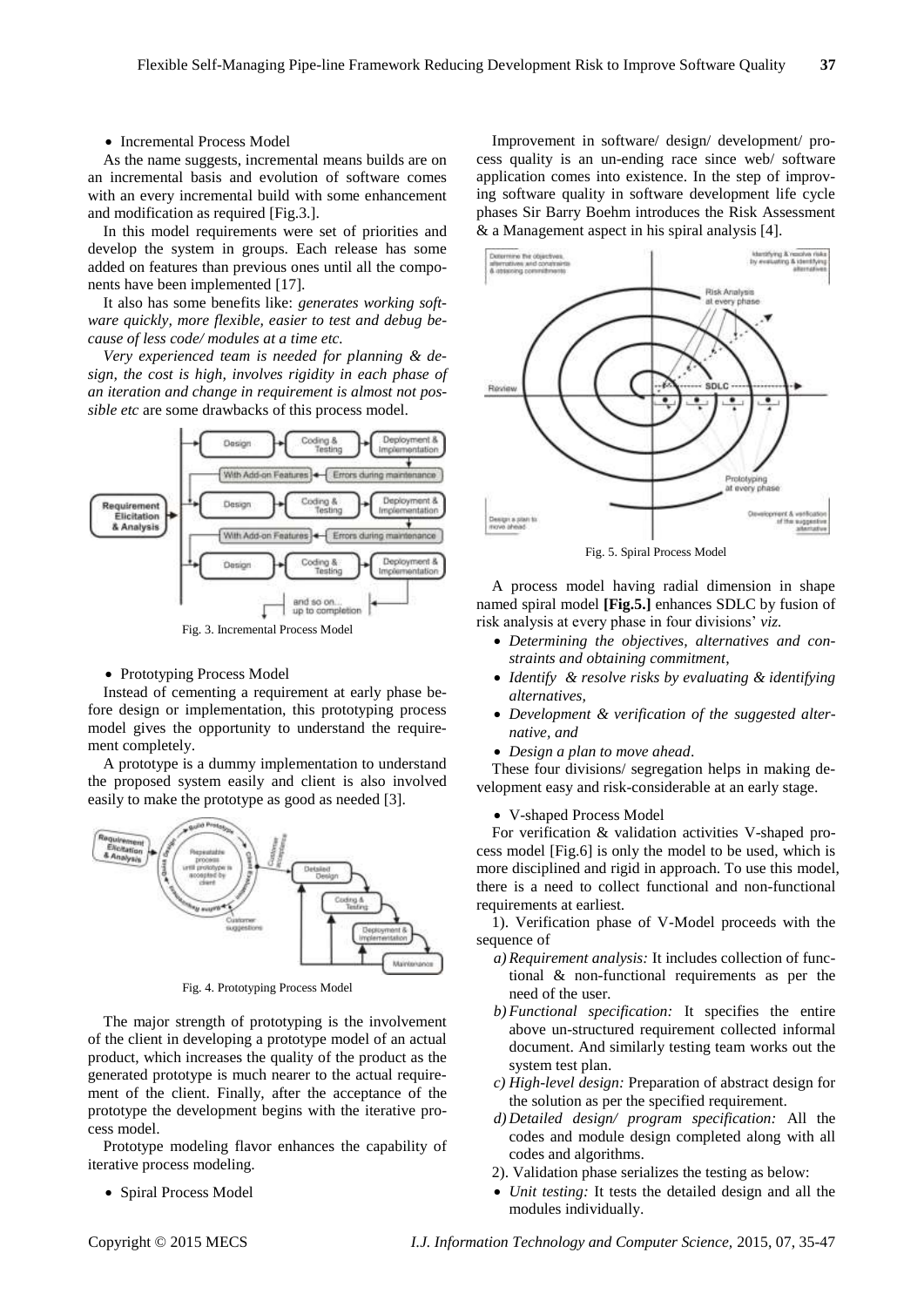- *Integration testing:* It tests integrated stubs of all the modules as per the high level design structure.
- *System testing:* It tests the whole system as per the functional specification.
- *User acceptance testing:* It entertains the user in testing for acceptance testing.



Fig. 6. V-Shape Process Model

It encourages the disciplined software development for sure. It somehow rigid in its process, but easy to use and appreciates whenever requirement completes before design [8]. It works well for small projects.

This model is suggested for large projects on the condition that if follows the approach of CBSE and for every component development one can use V-Model for simplicity, reliability, and re-usability thus improves the quality.

#### II. CBSE

Component based software engineering (CBSE) is based on reusability of software components written in the discipline of software engineering emerged due the unsuccessful object oriented architecture for reusability. Object classes are more detailed than abstraction of components. And abstraction provides a much better opportunity to be reusable, which appreciates COTS for better reusability [6]. Components of-the-Shelf (COTS) base development is much beneficial as reducing cost, less time to develop and market.

CBSE approach reduces development time and it increases quality as it exhibits performance, reliability and usability in comparing to the traditional approach of software development [7].

CBSE approach follows the following steps in software development [7]:

- *a)*Identify & choose the prospective components for reusability.
- *b)* Assurance for usable components.
- *c)* Adjust components as per requirement.
- *d)* Assimilate the components to form sub-systems to a new system.

This proven approach can be used in making software development more maintainable and flexible to attach and detach components.

## III. MVC

Model-View-Controller (MVC) is now the well-known architecture implementing user-interfaces. In 1970's Smalltalk *(a programming language)* firstly defined the concept of MVC. From that time onwards the MVC design pattern was becoming routine specifically in object oriented systems [11].

Technology related to re-usability is a common issue among developers and planners. MVC provides component reusability aspect referring sphere definite packages [12].

As is said this system is self-managing, an automatic and it includes some benefits among itself [13]:

- *Possesses configuration*: The system of MVC configures itself with the environment because of its self-configuring behavior.
- *Possesses robustness*: It shields the rest of the system from its flawed activity.
- *Possesses optimization*: Because of having own configuring, own robustness it automatically have its own optimal to proficiently make best use of the possessions to best meet the needs of its ambiance and users.
- *Possesses protection*: It monitors and anticipates the type of attacks like cross-side scripting, unauthorized access, etc. and use appropriate measures to neutralize the attack.

Experiencing different/ traditional architectures for software and web-development, but MVC architecture is an eye opening architecture, which enhances the capacity, fresh-up the mind due to its disciplined framework.

Work Segregation is the best aspect of *the MVC framework*. As team can be best escorted by making them *(Model, View & Controller)* separate [13].

## IV. PERCEPTION ON SOFTWARE QUALITY

Usage of software(s) since 10 years increased radically, especially in communication, to reduce manual intrusion to evaluate better accuracy, to lessen the time consumption etc. usage of software(s) like: E-mail systems *(rediff, g-mail, hot-mail),* e-ticketing reservation *(in railways, airways and now roadways also),* e-billing, social media *(facebook, we-chat, what's up)* etc.

Due to considerable increment in usage of software(s) [15], there is a keen need to maintain  $\&$  improve software quality. Therefore, emphasis should be made on better process development of software(s), means, needs to retain, maintain & improve software quality on pre-defined attributes like: *reliability, modifiability, traceability, portability etc.)*.

Software quality needs to be analyzed again & again by researchers and also analyzed many times in the past. After studying various software factors, software quality may be defined as the *"combination of understanding & performance of data modeling, creating business logic, designing an innovative layout separately and finally control and monitor the relationship among them by validating and verifying with the specified requirements".*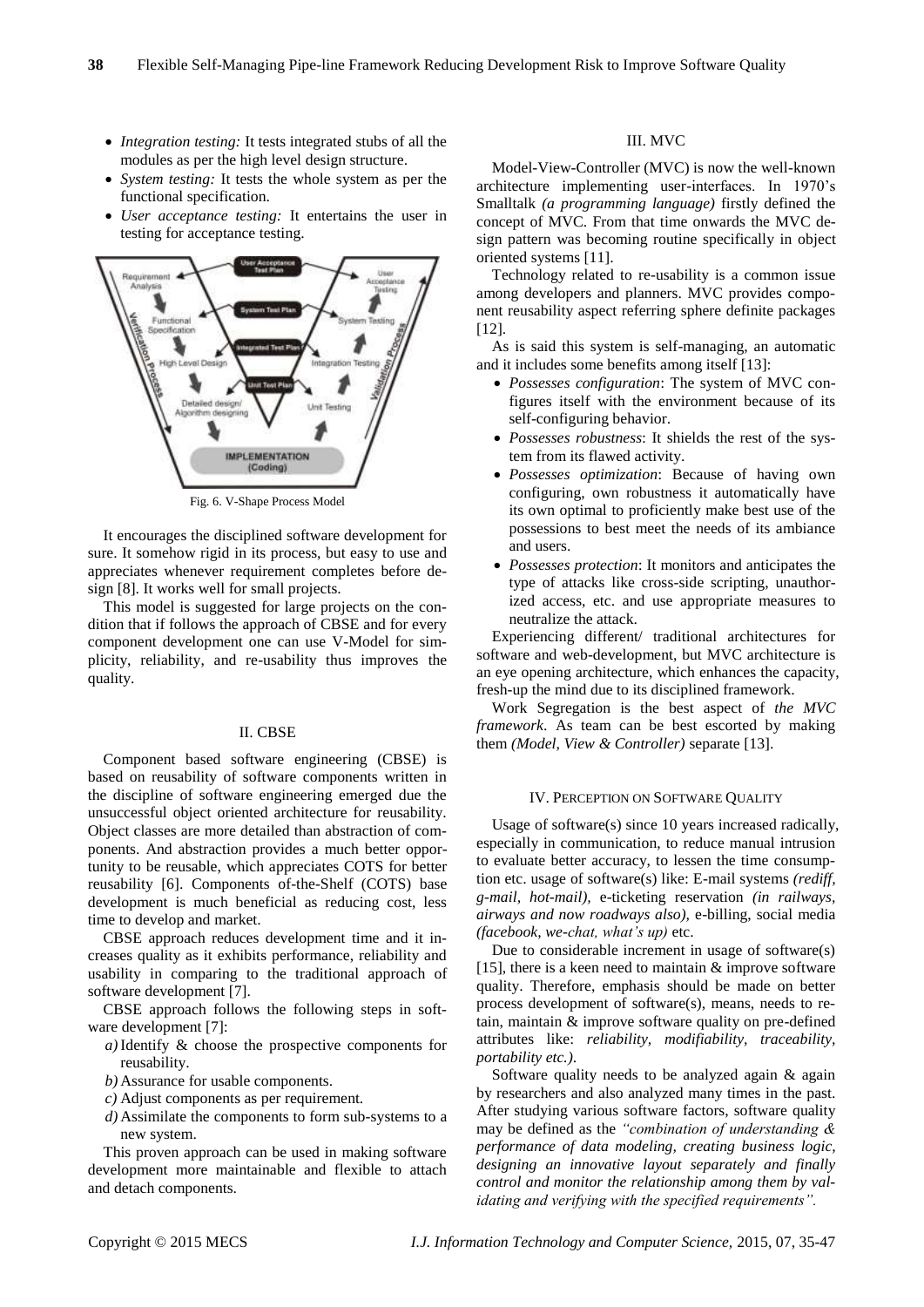#### V. CLASS OF SOFTWARE

Class can be Organic, Semi-detached and embedded as Berry Boehm described in the book title *"Software Engineering"*.

*Organic:* miniature range software(s) in this category comes into action, in which experienced developers in this category needed. For e.g., website to any company/organization etc., web-application, means product line software(s) comes into this category. This type of software/ application acting as a pillar in the e-information world needs quality to be maintained [17], but, here it is needed to extend the types of projects to 2-50 KLOC to 2-99 KLOC.

*Semi-Detached:* Mid range software(s) in this category comes into action, in which average previous experience on similar projects is needed. For e.g., utility software(s) like compilers, databases or editors etc. can be developed in this category. Project size could be 50-300 KLOC.

*Embedded:* This category deals with larger projects, real time systems, complex interfaces. And very little previous experience is needed, but highly specialized types of developers required. For e.g., ATMs, Air Traffic Control etc. be developed in this kind. Project size is normally over 300 KLOC.

This paper emphasizes on organic class of software(s) where up to 2-99 KLOC can be extended. As in this category most of the customized product line packages were developed in this modern world specifically.

#### VI. PURPOSE OF MVC

Major causes due to which this architecture is so efficient are:

- 1) Emphasizes on objects while planning automation rather on irrelevant processes: Firstly, making a story board is easy for any software development project and MVC emphasizes on objects to be mapped conceptually with the user's and developer's brain rather focusing on detailed architecture [19].
- 2) Divide 'n' Rule: As this says is so popular in negative sense, but positively it encourages the efficiency of the leader to project, direct n monitor the whole task easily and effectively without burdening the team(s).
- 3)Independence: Team members are independent to each other due to the distribution of their independent tasks, which lead towards at higher success ratio.
- 4) Ensuring Responsibility: Disciplined distribution positively emphasizes the individual responsibility.
- 5) Easy Maintenance: Again disciplined distribution & management, maintenance response efficiently and in time services.

Most motivational aspects of MVC are that this pattern is popularly used in web design as an HTML file serves as the model, containing the text to be shown on a webpage, a CSS file contains a description or view of the page's layout, and the browser serves as the controller, rendering the HTML and CSS data as the webpage viewed [18].

This web design still exists in the modern era technological world. *Updating and enhancement* incorporates the same pattern efficiently, thus showing low risk architecture stay alive in the latest technology.

This design pattern ensures reduced software risk as of the above causes and thus improves the software quality.

## VII. PURPOSE FOR SPIRAL MODEL

Spiral technique beautifully mingles iterative development with the disciplined & controlled aspects of the waterfall model, which also permitted for incremental releases for further refinement via each time around the spiral [4].

Some factors analyzed from literature survey are the fair enough reasons to pick the spiral process model to choose for research:

#### *A. Success Ratio is high*

Ratio of success is high because of analysis, involvement in depth.

## *B.Overlapped phases*

This is also an advantage as because of overlapping of phases means whenever needed team can proceed on and from any phase to modify/ enhance the product at the worst from maintenance phase, in-fact.

## *C.Risk Involvement*

The foremost aspect of spiral model is to identify, assessment and resolution of risk factor(s).

## *D.Changes are easy to incorporate*

As because of the prototype development of each phase and documentation is disciplined then changes in the same system is easy to incorporate.

## *E.User Involvement*

User involvement at every stage for prototyping is one of the best aspects of spiral model. In fact client knows the outcome at the very early stage.

## *F.Flexible*

Regular feedback from the user periodically and the changes don't come as a last minute surprise. Changes are easily accommodated.

#### *G.Risk Assessment and Reduction*

Risks are assessed and actions are put to reduce the key risks.

#### *H.Reusability*

If the prototype is operationally useful and robust enough to serve as a low-risk base for future product evolution, then the option of writing specified would be addressed but not exercised.

VIII. PROPOSING A SELF-MANAGING PIPE-LINE FRAME-WORK OR MODEL TO REDUCE RISK AND IMPROVE SOFT-WARE QUALITY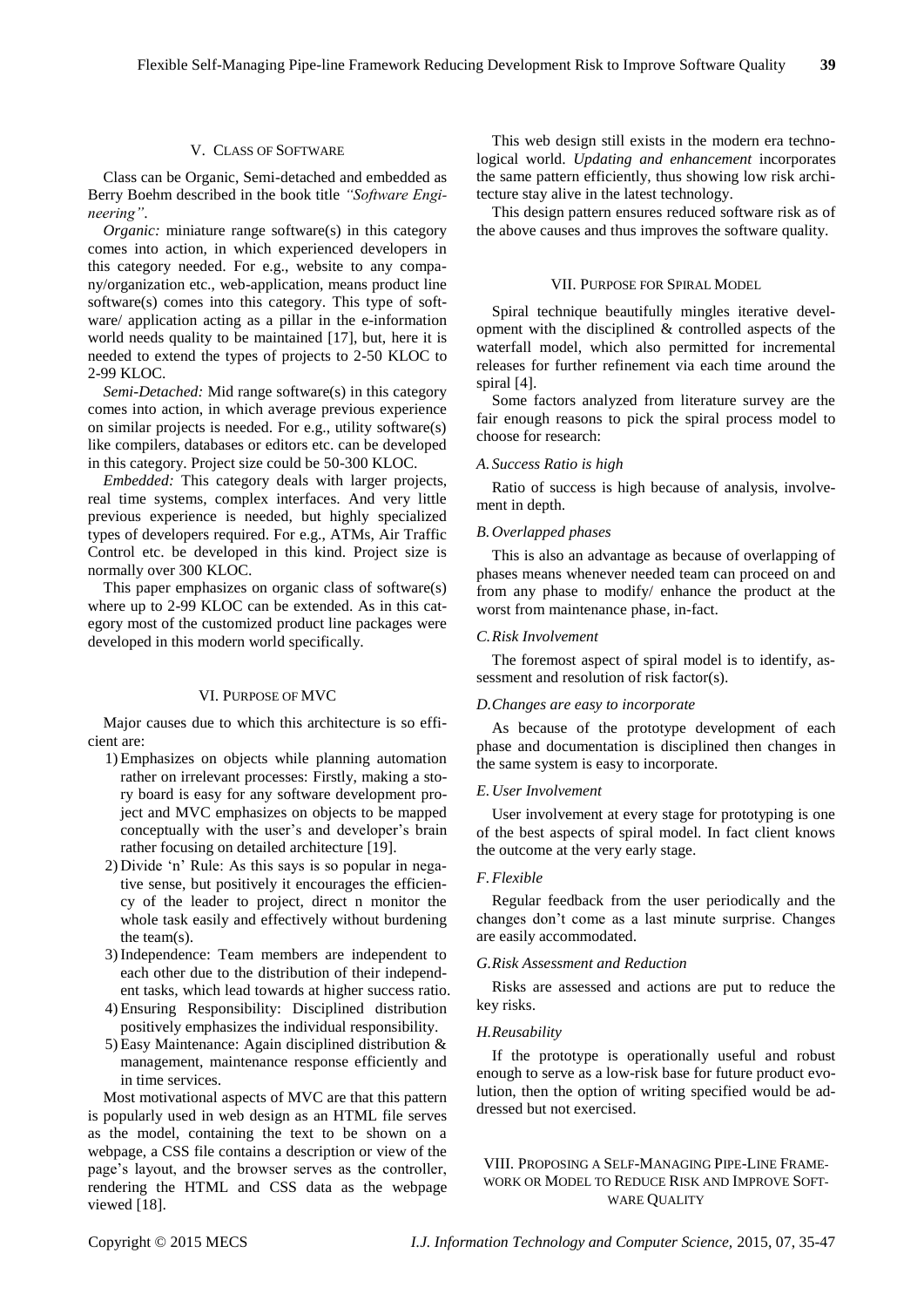# *A.Project initiates with requirement elicitation and analysis*

Commencement of project comprises the start-up phase of the project. This is the phase where the problem should be defined clearly to what needs to be accomplished and why it's of great interest to the *business/clients*. Most project failures make their root cause in poor or mismanaged expectations of project ventureholders because the project business context was not definite, communicated, and understood by all ventureholders and team members. Therefore, trying to gather and analyze the complete and clear requirements at earliest. And finally document/ specify the whole requirement as SRS.

## *B.Plan the project*

Planning of the project doesn't mean for only schedules and budget, but also involves the effort to be made to successfully complete the project.

- The planning phase answers the questions:
- *a.* What work must be done to complete the task?
- *b.* Feasibility *(technical & economical)* of the project as per the requirement.
- *c.* Distribution planning as per business logic, data modeling and layout processing.
- *d.* Who is responsible for the work assigned?
- *e.* Deadline of the work done to be decided as per the requirement and budget.
- *f.* Risk Assessment & Management Activity.

The planning phase motive is to achieve practical, attainable, schedule, predictable, flexible and communicable development:

- *a.* PRACTICAL: capacity of the project should be consistent with resources, capability, time and allocation.
- *b.* SCHEDULE: Reasonable time allocations for tasks and proper sequencing of work.
- *c.* FLEXIBILITY: Recognition of key risks and contingency plan for managing risk that materializes.
- *g.* COMMUNICATION: Definite pathways to communicate between teams, decision making authority and accountability.

#### *C.Use-case modeling*

User classes and use case diagrams should be prepared to represent the interaction between actors and models for better understanding.

Use case diagrams are used to gather the requirements of a system, including internal and external influences. These requirements are mostly design requirements. So when a system is analyzed to gather its functionalities use cases are prepared and actors are identified [17].

# *D.Activity diagram*

An action is the fundamental unit of executable functionality in an activity. An action may have sets of incoming and outgoing activity edges that specify control flow and data flow from and to other nodes. The sequencing of actions is controlled by control edges and object flow edges within activities, which carry control and object events respectively [17] [20].

## *E.Distribution process*

This process is to deliver the SRS, use-case model(s) and activity diagram(s) to the respective teams' viz. business logic team, data modeling team and interaction logic team.

These documentation(s) helps them to proceed further with some facts:

- *1)* Fetches the detail for their own specialization.
- *2)* Sync with the uniform plan of action.
- *3)* Help to develop further specifications.
- *F.The simultaneous derived spiral processes*

Database Spiral Process Modeling [Fig.8.]*:* This derived process model is to develop and produce risk free data modeling having some disciplined steps:

- i. Prepare some suggestive designs like: *External & physical view of database used in the project*, and *Modeling class and its methods*.
- ii. Verify & validate the above database designs & classes for better alternative as per the documentation(s) provided.
- iii. Prepare the test-data for testing the proposed database and analyze the risk and try to correct the same or go to step  ${b}$  and have another alternative.
- iv. Develop the final prototype of database for acceptance testing tested by the core team & prepare the final database design to be delivered.

Each of the above phases should revolve sequentially around below aspects:

- 1. Determine the objectives, alternatives and constraints & obtaining commitments in maintain designing database.
- 2. Identifying & resolve risks by evaluating & identifying alternatives.
- 3. Development & verification of the suggestive alternatives.
- 4. Plan for the next phase.

Business Logic Spiral Process Model [Fig.9.]: This derived process model is to identify the controlling class and methods used to control and manage the communication pathway(s) between *interaction process & data modeling process* efficiently having:

- i. Prepare some suggestive pathways or methods for controlling the interaction between data-modeling and interaction logic.
- ii. Verify & validate the suggestive pathways for better alternative as per the documentation(s) provided.
- iii. Prepare the test-data for testing as per the activity cycle mentioned in activity diagram(s).
- iv. Develop the final prototype of controlling methods for acceptance testing & finally prepare the final controlling class of business logic design.

Each of the above phases should revolve sequentially around below aspects:

- 1. Determine the objectives, alternatives and constraints & obtaining commitments in controlling the whole scenario.
- 2. Identifying & resolve risks by evaluating & identifying alternatives.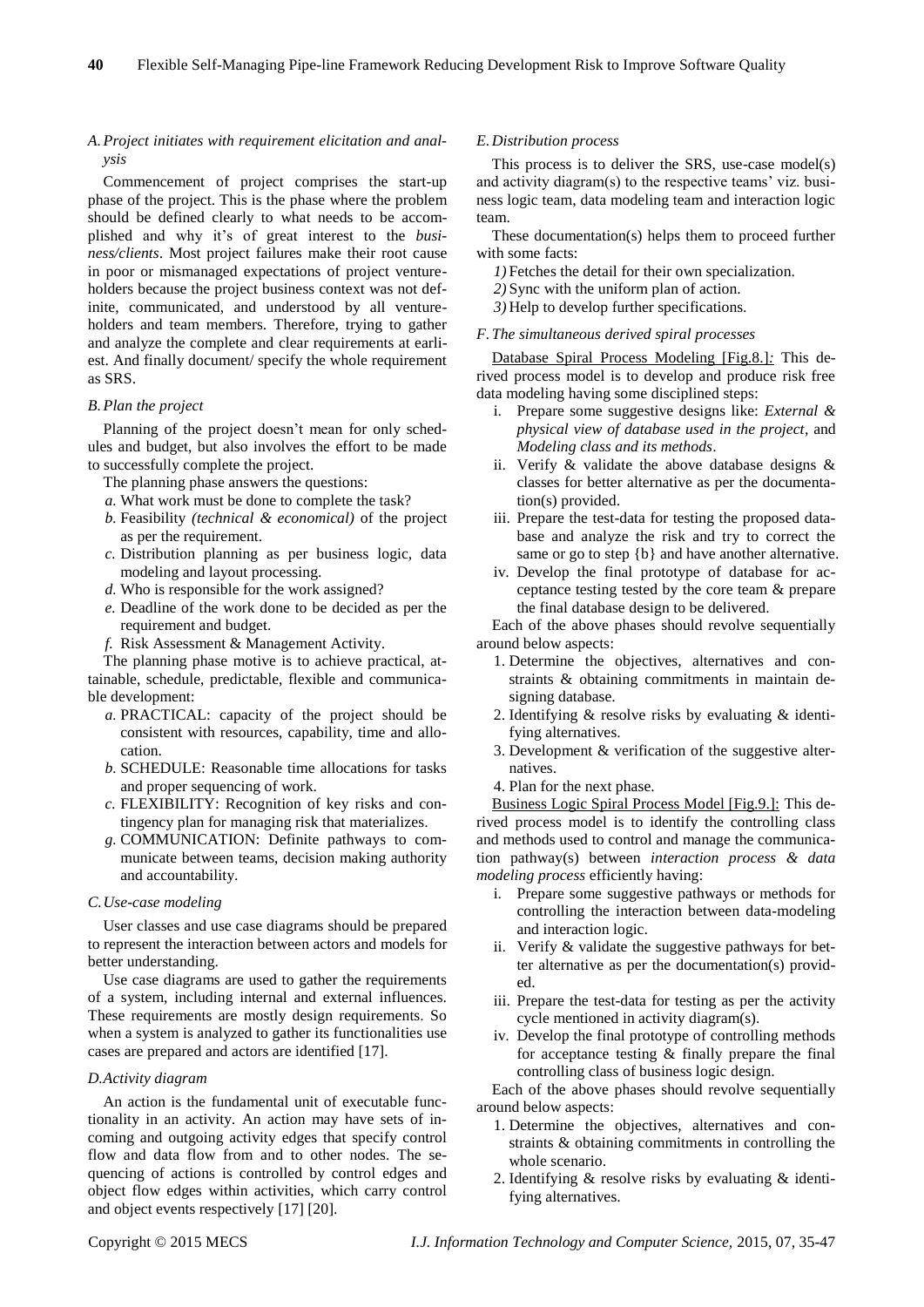- 3. Development & verification of the suggestive alternatives.
- 5. Plan for the next phase.

Interaction Spiral Process Model [Fig.10.]: This derived process model is to identify the layout & interactivity platform that deals with the outside world for sincere inputs and maximum required outputs from and to the user by following the below steps:

- i. Plan and prepare some suggestive layouts and interactions as per the scope of the requirement and user.
- ii. Verify & validate these above layouts and interactions as per the documentation(s) provided.
- iii. Prepare the test-data for testing as per the activity cycle mentioned in activity diagram(s).
- iv. Design & develop the final prototype of layout & interactions for acceptance testing & prepare the final prototype to be implemented.

Each of the above phases should revolve sequentially around below aspects:

1. Determine the objectives, alternatives and constraints & obtaining commitments for visual appearances & interactions.

- 2. Identifying & resolve risks by evaluating & identifying alternatives.
- 3. Development & verification of the suggestive alternatives.
- 6. Plan for the next phase.

Verification & Validations phase between data modeling & business logic:In this phase V-shape derived process helps in identifying the correct association between data modeling & business logic by verification and validation (testing). They both moves sequentially as:

- Verification Phase-
- b. Specify all the methods in data modeling class and business logic class.
- c. Prepare all the state, structured charts and for all the methods and E-R diagrams for the database.
- d. Convert all the structured charts to detailed algorithms and pseudo code.
- e. Implement Coding.
- Validation Phase-

Develop individual stubs for each level testing *viz. unit, integrated & system testing*. It flows as below:



Fig. 7. Self-Managing Pipe-line Framework/ Model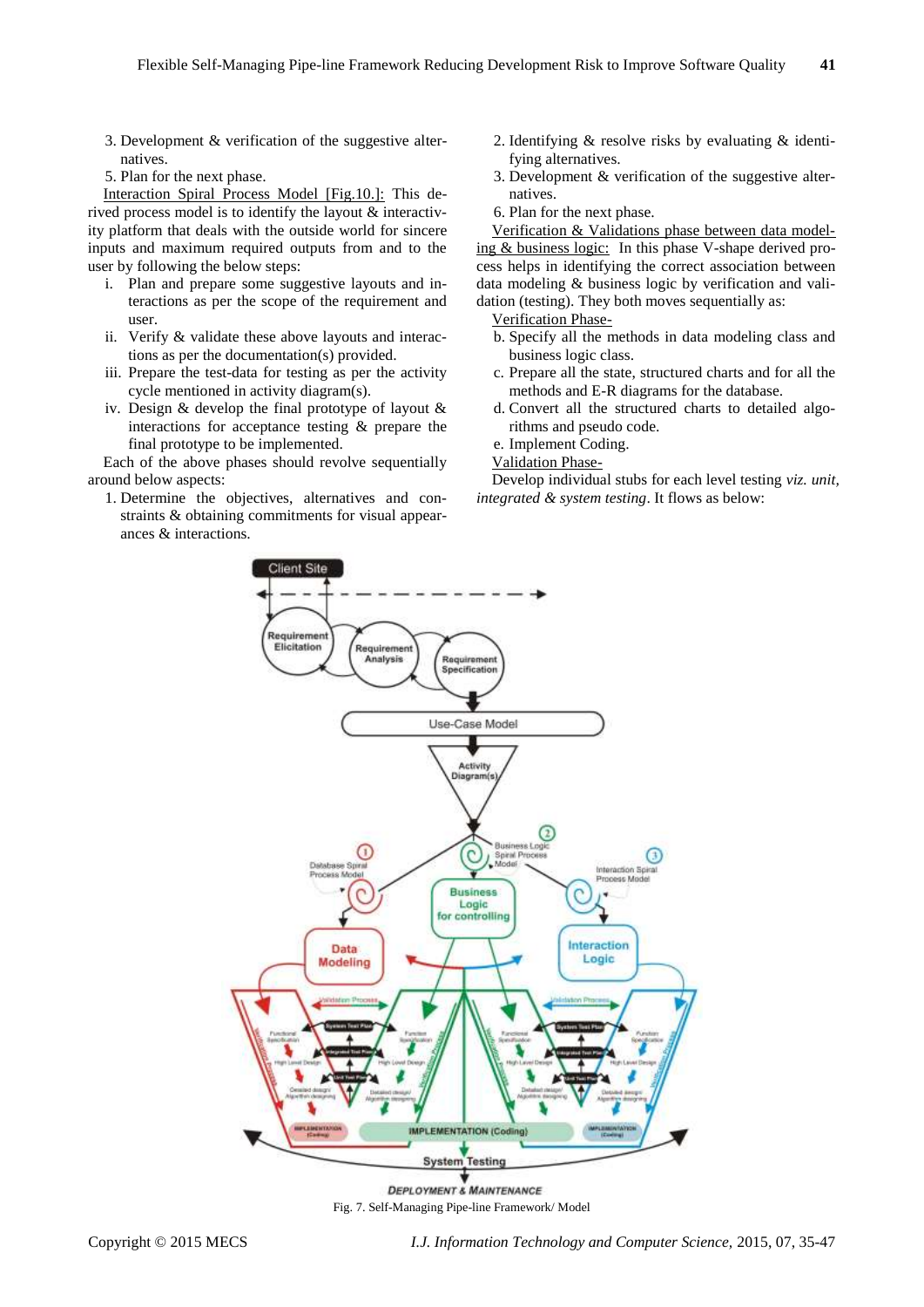

Fig. 9. Business Logic Spiral Process Model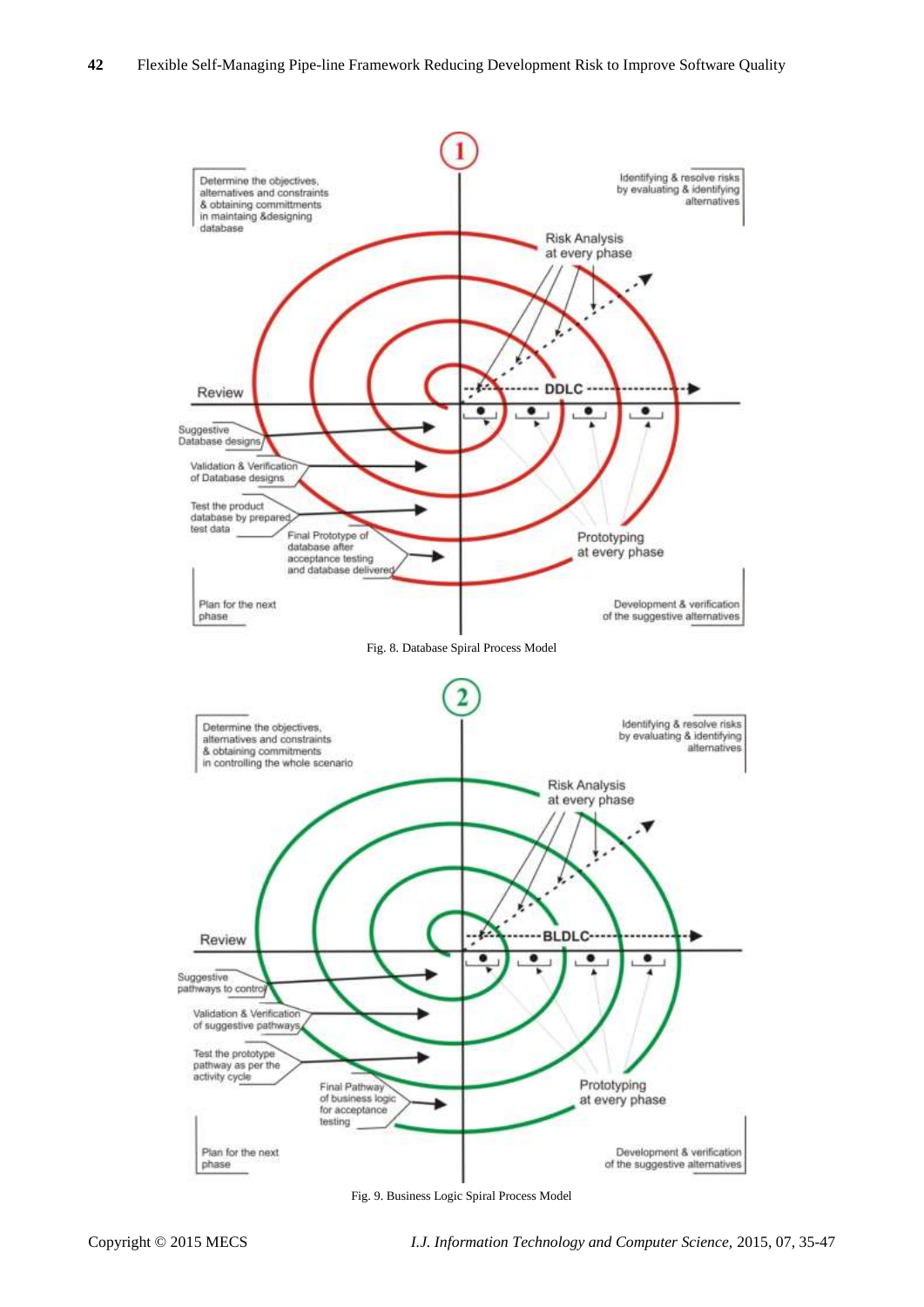

Fig. 10. Interaction Spiral Process Model

|  |  | Table 1. Maintenance Chart |  |
|--|--|----------------------------|--|
|--|--|----------------------------|--|

| <b>Maintenance Chart</b> |               |                       |                          |             |
|--------------------------|---------------|-----------------------|--------------------------|-------------|
| Error(s)                 | Data Modeling | <b>Business Logic</b> | <b>Interaction Logic</b> | Correction  |
| Unknown data item??      |               |                       |                          |             |
| File not found!!         |               | X                     |                          | <b>DONE</b> |
| Source not included!!    |               |                       |                          | <b>DONE</b> |

- *a.* Now start with *unit testing* between the detailed design of data modeling and business logic.
- *b.* Then move with *integrated testing* between the high level design of data modeling and business logic.
- *c.* Finally, *system testing* between the functional specification of data modeling and business logic.

Verification & Validation phase between business logic & Interaction logic: In this phase another V-shape derived process helps in identifying the correct association between business logic & interaction logic by verification and validation (testing). They both move sequentially as: Verification Phase-

- *a.* Specify all the methods in business logic class & interaction layouts methods.
- *b.* Prepare all the state, structured charts and for all the methods in business logic and layouts methods.
- *c.* Convert all the structured charts to detailed algorithms and pseudo code.

Validation Phase-

Develop individual stubs for each level testing *viz. unit, integrated & system testing*. It flows as below:

- *a.* Now start with *unit testing* between the detailed design of business logic and interaction design.
- *b.* Then move with *integrated testing* between the high level design of business logic & interaction design.
- *c.* Finally, system testing between the functional specification of business logic design and interaction design.

# *G.System testing plan after the development and assembling the whole project*

Finally test the whole system by different testing teams for data modeling, business logic & interaction logic team.

Business logic/ controlling team will ensure the error correction/ maintenance, distribution by labeling in the tabular format, access to all the teams [Table 1].

This framework beautifully segregated the design approach to reduce risk, thus improves the software quality. Maintenance chart positively enhances the capability of either team as less and specialized work. Finally the tabular format of the maintenance chart always helps in decision making for the betterment of software quality.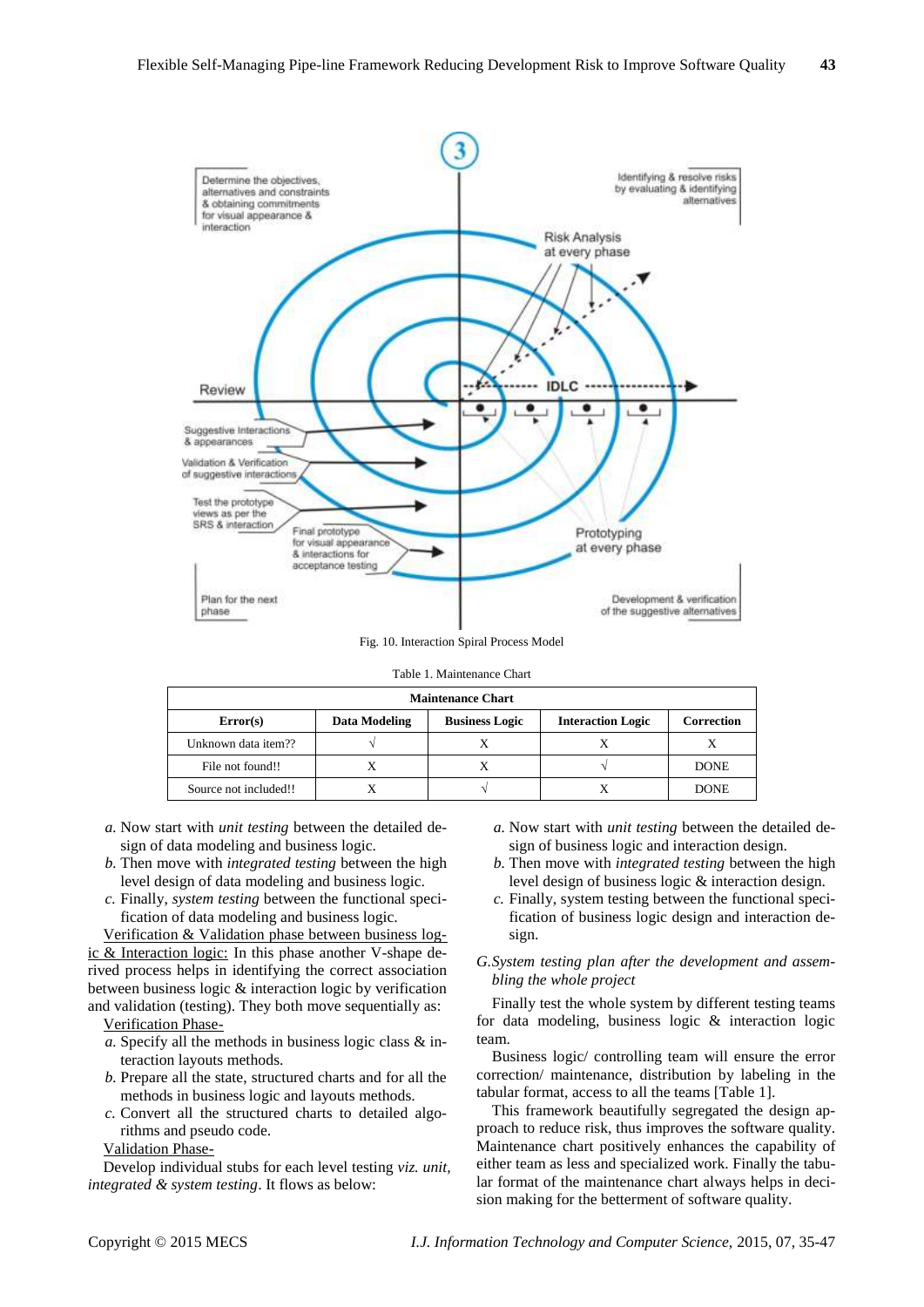#### IX. EXPERIMENT & ANALYSIS

After experimenting with developing web-application using *proposed approach* and comparing it with *the traditional approach*, four factors have been analyzed *i.e.* effort, team performance, congestion, and requirement accommodation. Here, the web application used is to *add & update* faculty, news and events on the institute website to display effectively on web within time as when required.

The experiment is followed on two different teams having the same background of knowledge, patience & skills and having a combination of experienced and fresh designing & development team.

| <b>Team A</b>                    |                                  |
|----------------------------------|----------------------------------|
| Task to be performed by          |                                  |
| [Member 1]                       | Member 21                        |
| <b>Add Faculty</b>               | <b>Modify Faculty</b>            |
| Plan Input design                | Plan Input design                |
| Plan Validation                  | Plan Validation                  |
| Plan Logic to insert in database | Plan Logic to update in database |
| Plan Output design               | Plan Output design               |
| [Member 3]                       | [Member 4]                       |
| <b>Add News/Events</b>           | <b>Modify News/Events</b>        |
| Plan Input design                | Plan Input design                |
| Plan Validation                  | Plan Validation                  |
| Plan Logic to insert in database | Plan Logic to update in database |
| Plan Output design               | Plan Output design               |

Fig. 11. Showing distribution of tasks in Team A with traditional approach

Now [Fig. 11 & Fig. 12] shows the distribution of work between team members, in which [Fig. 11] shows the traditional and [Fig. 12] shows the [Fig 7] approach.

After studying [Fig. 11  $\&$  Fig. 12] the conclusion is stored in [Table 2 & Table 3], in which [Fig. 11] concludes [Table 2] and [Fig. 12] concludes [Table 3].

At this point [Table 2 & Table 3] notifies the nature of operations performed by the members of a team A & B at a time.

Here [Table 2] displays the nature of operations performed at a time by a member of a team. For e.g. Member 1 of Team A has to plan for 'Add\_Faculty' module, then he/ she has to perform 4 different natured operations viz. 'plan input design', 'plan validations', 'plan database processing' and finally 'plan for output design'. And so on for every member.

| <b>Team B</b>                 |                                |
|-------------------------------|--------------------------------|
| Task to be performed by       |                                |
| [Member 1]                    | Member 21                      |
| Input/ Output Design for      | Controlling Logic design for   |
| Add Faculty                   | Add Faculty                    |
| Modify Faculty                | Modify Faculty                 |
| Add News/ Events              | Add News/Events                |
| Modifying News/ Events        | Modifying News/ Events         |
| Member 31                     | Member 41                      |
| Database processing logic for | <b>Synchronization between</b> |
| Add Faculty                   | all three for                  |
| Modify Faculty                | Add Faculty                    |
| Add News/Events               | Modify Faculty                 |
| Modifying News/ Events        | Add News/Events                |
|                               | Modifying News/ Events         |

Fig. 12. Showing distribution of tasks in Team B with the proposed approach

Table 2. Operation performed at a time analyzed from Fig. 11

| Team A         | Module                    |                | Nature of<br><b>Operations Count</b> |
|----------------|---------------------------|----------------|--------------------------------------|
| <b>Members</b> |                           | <b>Similar</b> | <b>Different</b>                     |
| Member 1       | Add Faculty               |                |                                      |
| Member 2       | Modify Faculty            |                |                                      |
| Member 3       | <b>Add News/Events</b>    |                |                                      |
| Member 4       | <b>Modify News/Events</b> |                |                                      |

Table 3. Operation performed at a time analyzed from Fig. 12

| Team B         | Module                    |                | Nature of<br><b>Operations Count</b> |
|----------------|---------------------------|----------------|--------------------------------------|
| <b>Members</b> |                           | <b>Similar</b> | <b>Different</b>                     |
| Member 1       | Input/Output design       |                |                                      |
| Member 2       | Controlling Logic Design  |                |                                      |
| Member 3       | Database processing Logic |                |                                      |
| Member 4       | Synchronization           |                |                                      |

But, the [Table 3] displays the nature of operations performed at a time by a member of a team. For *e.g.* Member 1 of Team B has to plan for 'Input/Output\_Design' module, then he/ she has to perform 4 similar operations that is designing an input/ output windows for *viz. 'Add\_Faculty', 'Modifying\_Faculty', 'Add\_News/ Events', Modifying\_News/ Events'*. And so on for every member.

Table 4. Findings from Table 2 & 3

| Findings from Table 2 & 3         | Team A    | <b>Team B</b> |
|-----------------------------------|-----------|---------------|
| Modules assigned                  |           |               |
| Operations per modules per member |           |               |
| Nature of operations per module   | Different | Same          |
| Nature of Work                    | Complex   | Simple        |
| Efficiency per module per member  | 25%       | 100%          |

After analyzing [Table 4], this illustrates the findings of [Table  $2 \& 3$ ]. If the operations per module are different in nature then the full efficiency per member is distributed in no of operations:

*Efficiency for Team A* -

$$
\frac{Full \;Efficiency}{No \; of \; diff. operations} = \frac{100\%}{4} = 25\% \tag{1}
$$

If the operations per module are same in nature, then a number of different operations is 1. So, the full efficiency per member is distributed is no. of operations:

*Efficiency for Team B* -

$$
\frac{Full \,Efficiency}{No \, of \, diff. operations} = \frac{100\%}{1} = 100\% \tag{2}
$$

From (1)  $\&$  (2) it has been concluded that different operations per module, which are complex in nature performed at a time, slow down the performance efficiency. On the other hand, it needs to distribute the task in such a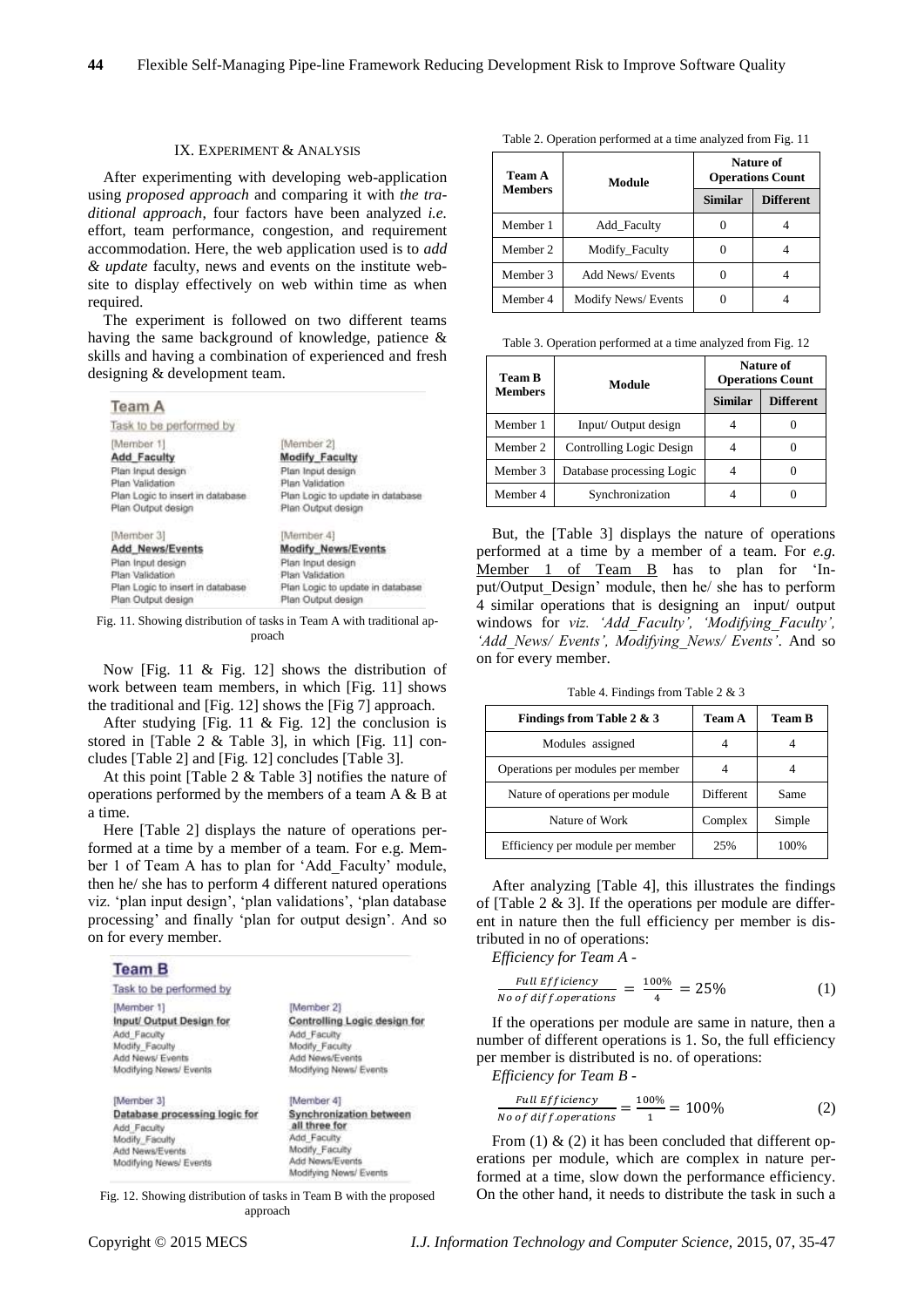way that the operations involved in a single task should be same in nature to enhance the performance.

Finally [Table 5] illustrates the factors, which motivates in using the proposed approach, which dominates the traditional approach.

| <b>Factors</b>              | <b>Traditional Approach</b> | <b>Our Approach</b> |
|-----------------------------|-----------------------------|---------------------|
| Changes in User Requirement | Complex to accommodate      | Easy to accommodate |
| Nature of Team              | Dependent                   | Independent         |
| Maintenance                 | Complex                     | Simple and easy     |
| Coding                      | Complex                     | Simple and easy     |
| Cyclomatic Complexity*      | 04 to 08                    | $02$ to $04$        |

Table 5. Factors Concluded from Table 4

Cyclomatic Complexity\* increases in [Table 5] of traditional approach as Member(s) of a team has to deal different operations at a time by his/ her own *viz.*

Modify\_News\_Events:

Table 6. Overall Cyclomatic Complexity via Traditional approach

| Task(s)                     | <b>Cyclomatic Complexity</b> |
|-----------------------------|------------------------------|
| <b>Input Designing</b>      |                              |
| Validation                  |                              |
| Logic to insert in database |                              |
| Output Design               |                              |
| <b>Total</b>                | 10                           |

On the contrary Cyclomatic Complexity\* in [Table 6] decreases in proposed approach as Member(s) of a team has to deal same operations at a time by his/ her own *viz.*

Database processing logic:

Proposed approach [Fig.7] in this paper decreases cyclomatic complexity and all the operations performed by a member (s) of single category and less test-cases due to declining cyclomatic complexity.

Table 6. Cyclomatic Complexity via proposed approach

| Task (s)          | <b>Cyclomatic Complexity</b> |
|-------------------|------------------------------|
| Add Faculty       |                              |
| Modify_Faculty    |                              |
| Add NewsEvents    |                              |
| Modify_NewsEvents |                              |
| <b>Total</b>      |                              |

Finally concluded that the proposed approach in this paper provides a better quality product and this process reduces risk in development strategy, but needed some good experience for *distribution and assembling* of tasks to decrease some risk and delivered an improved quality product.

\* Here cyclomatic complexity means number of test  $case(s)$  in test suite $(s)$ .

#### X. ADVANTAGES USING PROPOSED MODEL

The proposed approach [Fig. 7] proposes to reduce software development risk and improvement in software quality. It reduces the technical controversies that emerge

during the development phases, resulting enhancement in the power of *thinking and specialization*.

It displays the framework [Fig. 7] for another very effective process model that can be used to deploy with SDLC for better software quality having low risk towards  $[15]$ 

**1). User Requirements:** Due to the distribution in working tasks, integrated in different requirement windows, for different type of requirements - thus incorporates the same easily to enhance the software. This allocation makes the environment more open, iterative and dynamic to any change [1].

**2). Team:** Distribution of team for *data-modeling*, *business logic* and *interaction & appearances* motivates team to work in less burdened environment and on single track as specialization. While using this model the team leads should be previously experienced to monitor the whole scenario thus reduces risk in monitoring and development.

**3). Maintenance:** All separated windows makes maintenance more open, iterative, interactive and dynamic. Separate maintenance team that already dealing as business logic planning who decide the incoming maintenance will go to which team.

So the tabular method [Table 1.1] enhances the capability of maintenance effort that automatically segregates corrective maintenance, enhancement maintenance in their respective windows that automatically drives to the concerned team.

**4). Less code:** Component architectural and reusability aspect produces less code, which again a big advantage over traditional approaches.

**5). Low Cyclomatic complexity structure:** Segregated modules ruled cyclomatic complexity at lower side [17].

$$
V(G) = E - N + 2 \tag{3}
$$

*Where,* '**E'** refers to the Number of Edges and '**N'** refers to Number of Nodes. Here edges mean *probabilities* and nodes means *conditions*.

If applying this above formula, proves the low Cyclomatic complexity, structure means minimum testcases that leads to minimum time frame for quality testing, thus reduces technical risk and improves software quality.

This practice is designed for all team members to participate actively in identifying problems & risks, easy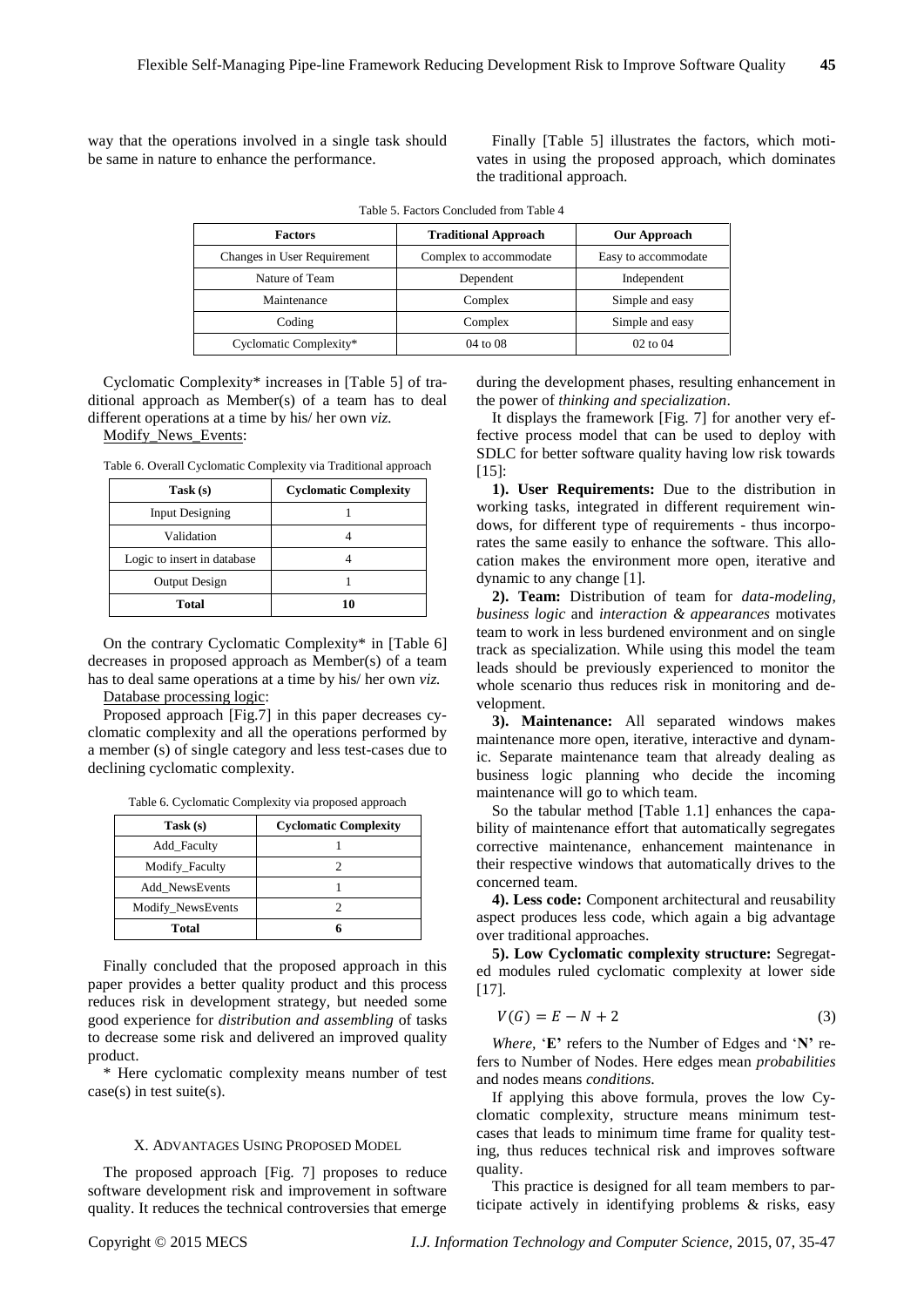accommodation of changes in requirement and less & efficient maintenance effort.

## XI. CONCLUSION

In this paper the theoretical pipeline model is proposed which enhances the capability in the process of SDLC due to beautifully segregated design approach, with the help of data modeling, business logic and interaction logic and marked good performance in the preliminary experiment. This model as a result the less burdened working team(s), reduces stressful maintenance effort, increases efficiency, thus reduces risk due to segregation in human efforts to improve software quality. At the same time, our approach provides the independent environment among planning, design, development teams, which ensures smooth & efficient working throughout the project. Further work will be focused on different languages & tools under one roof on the same project and also enhance the security features.

#### **REFERENCES**

- [1] AS/NZS ISO 31000:2009, *"Risk Management – Principles & Guidelines"*, 2009. Standards New Zealand.
- [2] Walt Scacchi, *"Process Models in Software Engineering"*, Final Version to appear in, J.J. Marciniak (ed.), Encyclopedia of Software Engineering, 2nd Edition, John Wiley and Sons, Inc, New York, December 2001
- [3] Seema,, Sona Malhotra, *"Analysis and tabular comparison of popular SDLC models"*, International Journal of Advances in Computing and information Technology, ISSN 2277-9140
- [4] Barrry W. Boehm, TRW Defence System Group, "*A Spiral Model of Software Development and Enhancement"*, 1986.
- [5] S.Balaji, Dr.M.Sundararajan Murugaiyan, *"Wateerfall vs V-Model Vs Agile: A Comparitive Study on SDLC",* International Journal of Information Technology and Business Management, ISSN 2304-0777.
- [6] R. Moraes, J. Duraes, R. Barbosa, E. Martins, H. Madeira, *"Experimental Risk Assessment and Comparison Using Software Fault Injection"*, 37th Annual IEEE/IFIP International Conference on Dependable Systems and Networks (DSN'07) 0-7695-2855-4/07 \$20.00 © 2007.
- [7] Avraham Leff, James T. Rayfield, *"Web-Application Development Using the ModelNiewlController Design Pattern"*, 0-7695-1345-2, 2001 IEEE.
- [8] Loveleen Kaur & Dr. Hardeep Singh , *"Software Component Selection techniques - A review", IJCSIT - s, Vol. 5 (3) , 2014, 3739-3742.*
- [9] Ishita Verma, *"Study of Component Based Software Engineering"*, IJCSCN. Vol 4(3), 84-88, ISSN:2249-5789.
- [10] Radhika D Amlani, *"Advantages and Limitations of Different SDLC Models",* IJCAIT, ISSN: 2278-7720*.*
- [11] http:// poincare.matf.bg.ac.rs/ ~andjelkaz/ pzv/ cas4/ mvc.pdf
- [12] Mahemoff, M.J.; Melbourne Univ., Parkville, Vic., Australia ; Johnston, L.J., *"Handling multiple domain objects with Model-View-Controller*", Technology of Object-Oriented Languages and Systems, 1999. TOOLS 32. Proceedings
- [13] Edward Curry, National University of Ireland, Galway, Paul Grace, Lancaster University, *"Flexible Self-Management Using the Model-View-Controller Pattern"*, Published by the IEEE Computer Society, 2008.
- [14] Andreas Holzinger, Karl Heinz Struggl, Matjaž Debevc, *"Applying Model-View-Controller (MVC) In Design And Development Of Information Systems: An example of smart assistive script breakdown in an e-Business application", e-Business (ICE-B), Proceedings of the 2010 International Conference.*
- [15] Nitin Deepak, Shishir Kumar, *"Perceptions on Risk Management strategies in Software Development",* International Journal of System and Software Engineering", ISSN: 2321-6017, Vol 2(1), 20-27,2014
- [16] Radosław Hofman, *"Software Quality Perception",* Advanced Techniques in Computing Sciences and Software Engineering, 2010, Springer link, ISBN: 978-90-481- 3659-9 (Print) 978-90-481-3660-5 (Online).
- [17] K.K Aggarwal & Yogesh Singh, *"Software Engineering 3 rd edition"*, Copyright © New Age International Publishers, 2007.
- [18] http://en.wikipedia.org/wiki/ Model %E2%80%93 view %E2%80%93 controller
- [19] Trygve Reenskaug and James O. Coplien, *"The DCI Architecture: A New Vision of Object-Oriented Programming",* http://www.mif.vu.lt/ ~donatas/ Vadovavimas/ Temos/ OOP\_evoliucija\_DCI\_Qi4j/ 2009 The DCI Architecture – A New Vision of OOP.pdf, 2009
- [20] A.K. Bhattacharjee, R.K. Shyamasundar, *"Activity Diagrams: A Formal Framework to Model Business Process and Code Generation"*, Published by ETH Zurich, Chair of Software Engineering, copyright JOT, 2002.
- [21] Dinesh Verma and Shishir Kumar, *"An Improved Approach for Reduction of Defect Density Using Optimal Module Sizes",* Published by Hindwai Publishing Corporation, Advances in Software Engineering. Volume 2014, Article ID 803530.
- [22] Nitin Deepak, Shishir Kumar, *"Examining the Character of Software Characteristics to Improve Software Quality",* International Journal of Advanced Research in Computer Science and Software Engineering, Volume 4 Issue 1, ISSN No. 2277 128X.
- [23] Khulood Salem Albeladi, M. Rizwan Jameel Qureshi, *"Improvement of Component Integration Testing Technique"*, International Journal of Information Technology and Computer Science (IJITCS), Volume 5 No. 8, July 2013, ISSN: 2074-9015 (online), ISSN: 2074-9007 (print).
- [24] Sandip Mal, Kumar Rajnish, *"Coupling Metric for Understandability and Modifiability of a Package in Object-Oriented Design"*, International Journal of Information Technology and Computer Science (IJITCS), Vol. 6, No. 8, July 2014, ISSN: 2074-9015 (online), ISSN: 2074-9007 (print)

#### **Authors' Profiles**



**Nitin Deepak:** Post-graduate student for the doctor degree for Computer Science in Bhagwant University, Ajmer (India), major in software development strategy, software risk, software quality and Algorithms. He had completed his Masters in Computer Sience & Applications from M.D. University, Rohtak, Haryana (India).

He also served as a freelancer in website development, webapplication development and also as an academician for Mas